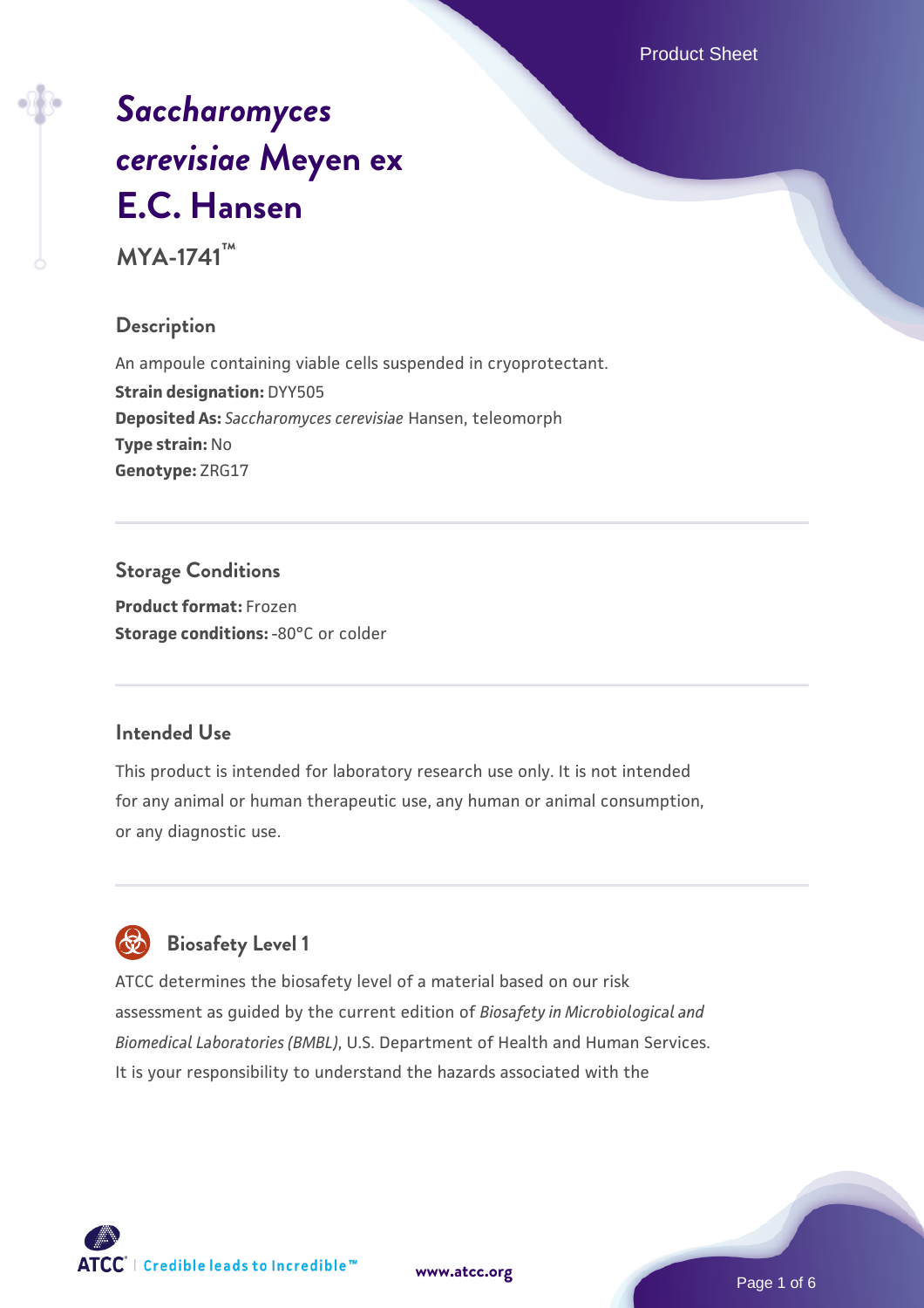#### **[Saccharomyces cerevisiae](https://www.atcc.org/products/mya-1741)** [Meyen ex E.C. Hansen](https://www.atcc.org/products/mya-1741) **MYA-1741**

material per your organization's policies and procedures as well as any other applicable regulations as enforced by your local or national agencies.

ATCC highly recommends that appropriate personal protective equipment is always used when handling vials. For cultures that require storage in liquid nitrogen, it is important to note that some vials may leak when submersed in liquid nitrogen and will slowly fill with liquid nitrogen. Upon thawing, the conversion of the liquid nitrogen back to its gas phase may result in the vial exploding or blowing off its cap with dangerous force creating flying debris. Unless necessary, ATCC recommends that these cultures be stored in the vapor phase of liquid nitrogen rather than submersed in liquid nitrogen.

#### **Certificate of Analysis**

For batch-specific test results, refer to the applicable certificate of analysis that can be found at www.atcc.org.

#### **Growth Conditions**

**Medium:**  [ATCC Medium 1245: YEPD](https://www.atcc.org/-/media/product-assets/documents/microbial-media-formulations/1/2/4/5/atcc-medium-1245.pdf?rev=705ca55d1b6f490a808a965d5c072196) **Temperature:** 25°C

#### **Handling Procedures**

**Frozen ampoules** packed in dry ice should either be thawed immediately or stored in liquid nitrogen. If liquid nitrogen storage facilities are not available, frozen ampoules may be stored at or below -70°C for approximately one





Page 2 of 6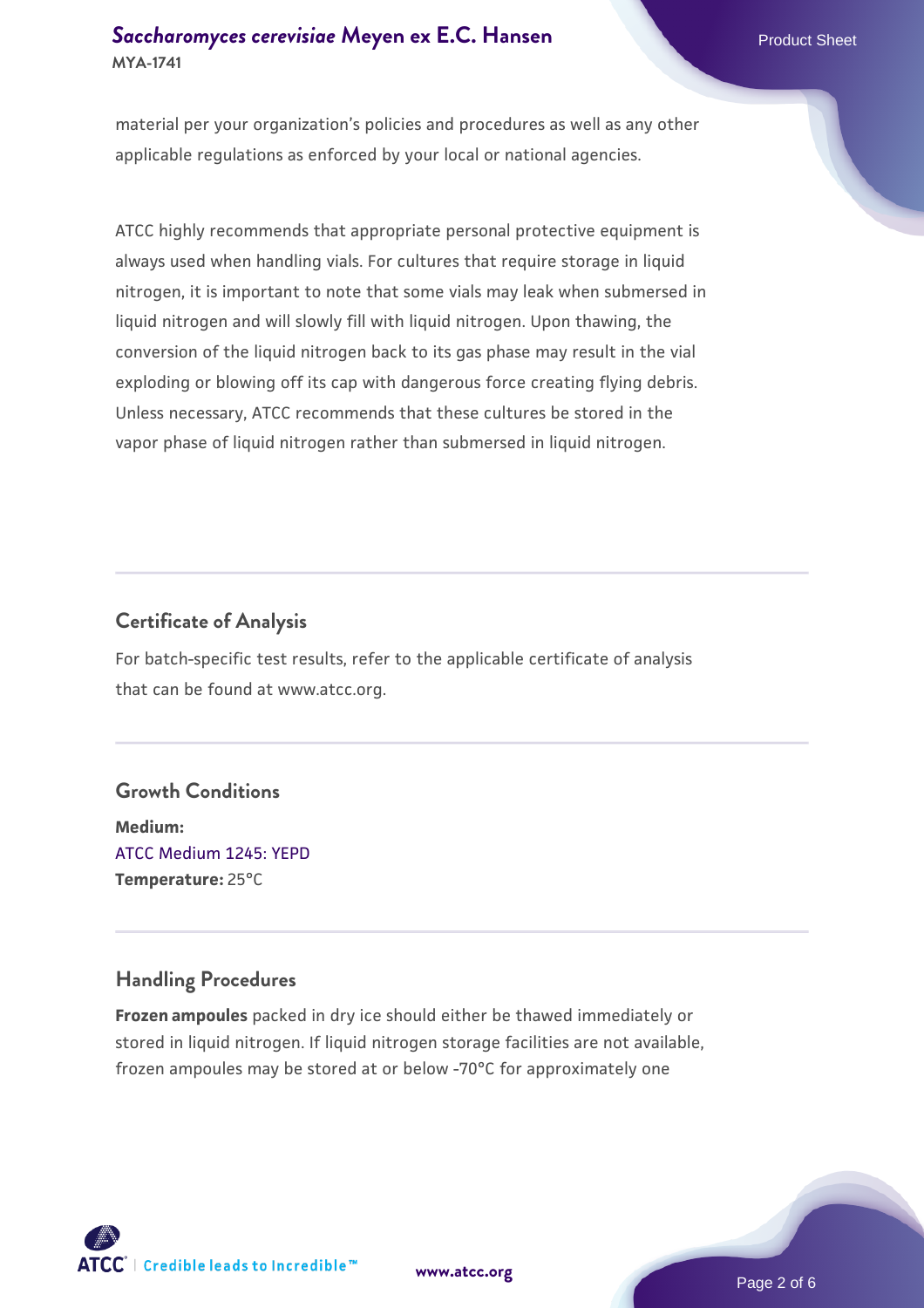week. **Do not under any circumstance store frozen ampoules at refrigerator freezer temperatures (generally -20°C)**. Storage of frozen material at this temperature will result in the death of the culture.

- 1. To thaw a frozen ampoule, place in a **25°C to 30°C** water bath, until just thawed **(approximately 5 minutes)**. Immerse the ampoule just sufficient to cover the frozen material. Do not agitate the ampoule.
- 2. Immediately after thawing, wipe down ampoule with 70% ethanol and aseptically transfer at least 50 µL (or 2-3 agar cubes) of the content onto a plate or broth with medium recommended.
- Incubate the inoculum/strain at the temperature and conditions 3. recommended.
- 4. Inspect for growth of the inoculum/strain regularly for up to 4 weeks. The time necessary for significant growth will vary from strain to strain.

#### **Notes**

Additional information on this culture is available on the ATCC web site at [www.atcc.org.](http://www.atcc.org/)

#### **Material Citation**

If use of this material results in a scientific publication, please cite the material in the following manner: *Saccharomyces cerevisiae* Meyen ex E.C. Hansen (ATCC MYA-1741)

#### **References**

References and other information relating to this material are available at www.atcc.org.

#### **Warranty**

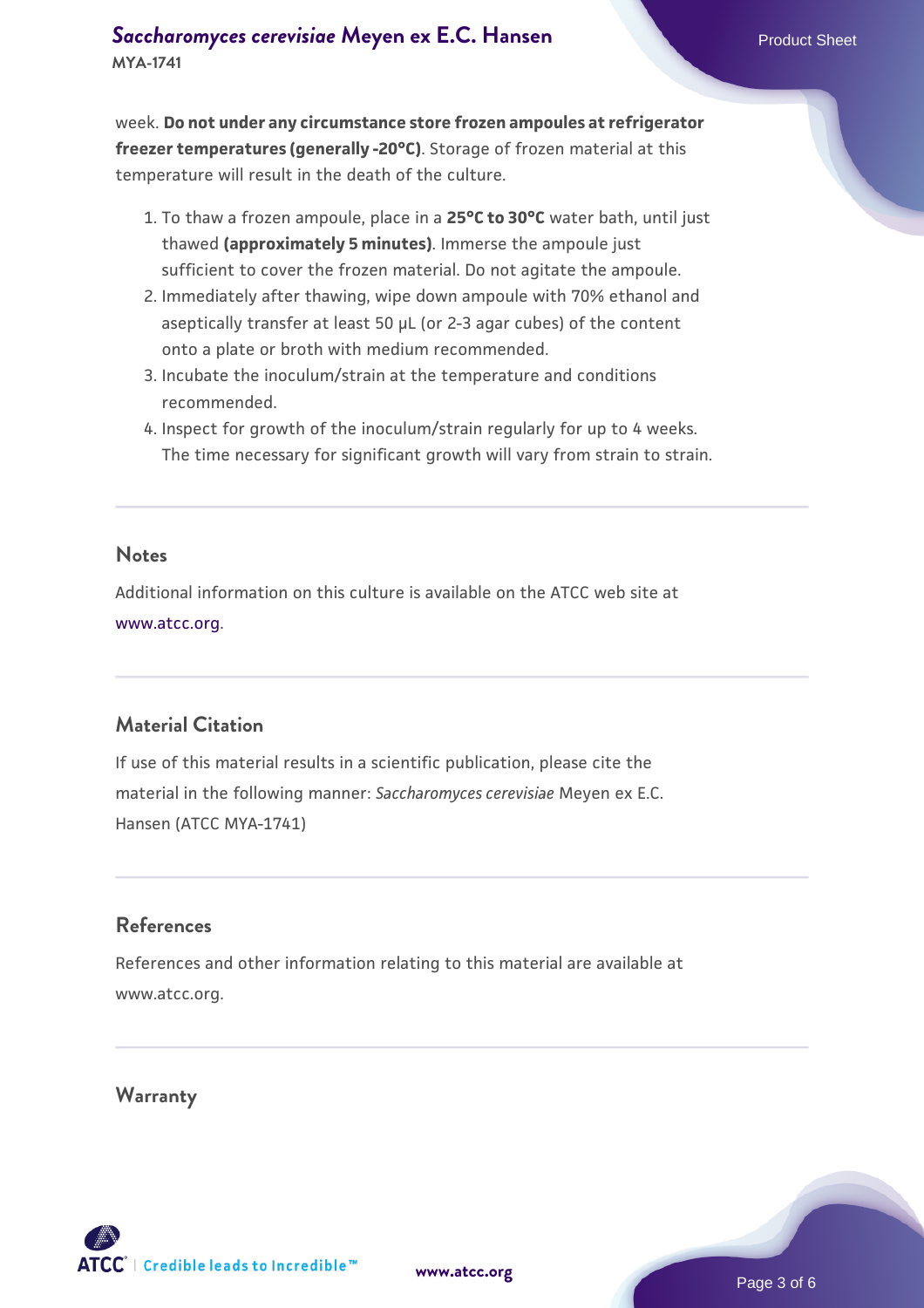#### **[Saccharomyces cerevisiae](https://www.atcc.org/products/mya-1741)** [Meyen ex E.C. Hansen](https://www.atcc.org/products/mya-1741) **MYA-1741**

The product is provided 'AS IS' and the viability of ATCC® products is warranted for 30 days from the date of shipment, provided that the customer has stored and handled the product according to the information included on the product information sheet, website, and Certificate of Analysis. For living cultures, ATCC lists the media formulation and reagents that have been found to be effective for the product. While other unspecified media and reagents may also produce satisfactory results, a change in the ATCC and/or depositor-recommended protocols may affect the recovery, growth, and/or function of the product. If an alternative medium formulation or reagent is used, the ATCC warranty for viability is no longer valid. Except as expressly set forth herein, no other warranties of any kind are provided, express or implied, including, but not limited to, any implied warranties of merchantability, fitness for a particular purpose, manufacture according to cGMP standards, typicality, safety, accuracy, and/or noninfringement.

#### **Disclaimers**

This product is intended for laboratory research use only. It is not intended for any animal or human therapeutic use, any human or animal consumption, or any diagnostic use. Any proposed commercial use is prohibited without a license from ATCC.

While ATCC uses reasonable efforts to include accurate and up-to-date information on this product sheet, ATCC makes no warranties or representations as to its accuracy. Citations from scientific literature and patents are provided for informational purposes only. ATCC does not warrant that such information has been confirmed to be accurate or complete and the customer bears the sole responsibility of confirming the accuracy and completeness of any such information.

This product is sent on the condition that the customer is responsible for and assumes all risk and responsibility in connection with the receipt, handling, storage, disposal, and use of the ATCC product including without limitation



**[www.atcc.org](http://www.atcc.org)**

Page 4 of 6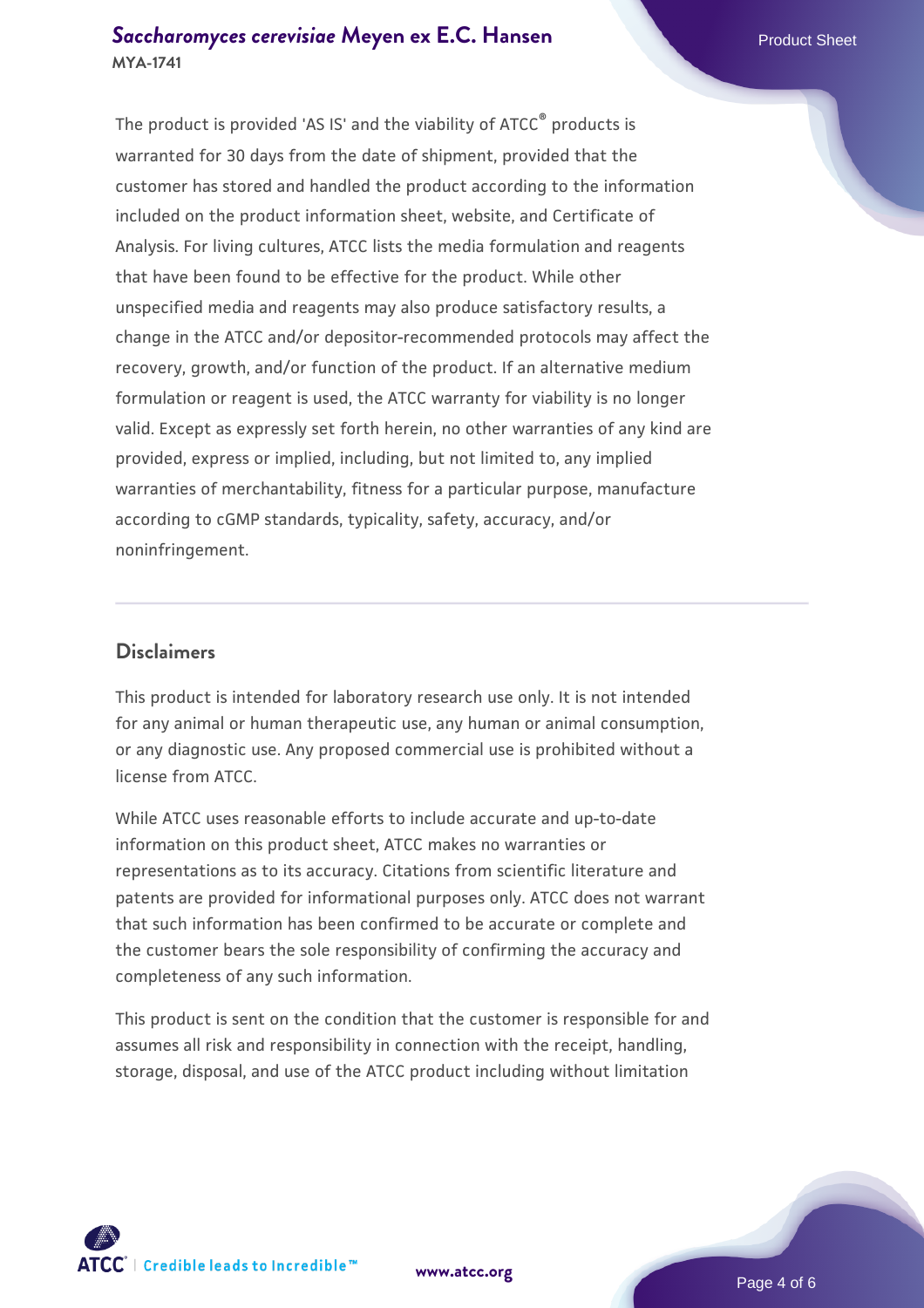taking all appropriate safety and handling precautions to minimize health or environmental risk. As a condition of receiving the material, the customer agrees that any activity undertaken with the ATCC product and any progeny or modifications will be conducted in compliance with all applicable laws, regulations, and guidelines. This product is provided 'AS IS' with no representations or warranties whatsoever except as expressly set forth herein and in no event shall ATCC, its parents, subsidiaries, directors, officers, agents, employees, assigns, successors, and affiliates be liable for indirect, special, incidental, or consequential damages of any kind in connection with or arising out of the customer's use of the product. While reasonable effort is made to ensure authenticity and reliability of materials on deposit, ATCC is not liable for damages arising from the misidentification or misrepresentation of such materials.

Please see the material transfer agreement (MTA) for further details regarding the use of this product. The MTA is available at www.atcc.org.

#### **Copyright and Trademark Information**

© ATCC 2021. All rights reserved.

ATCC is a registered trademark of the American Type Culture Collection.

#### **Revision**

This information on this document was last updated on 2021-05-20

#### **Contact Information**

ATCC 10801 University Boulevard Manassas, VA 20110-2209 USA